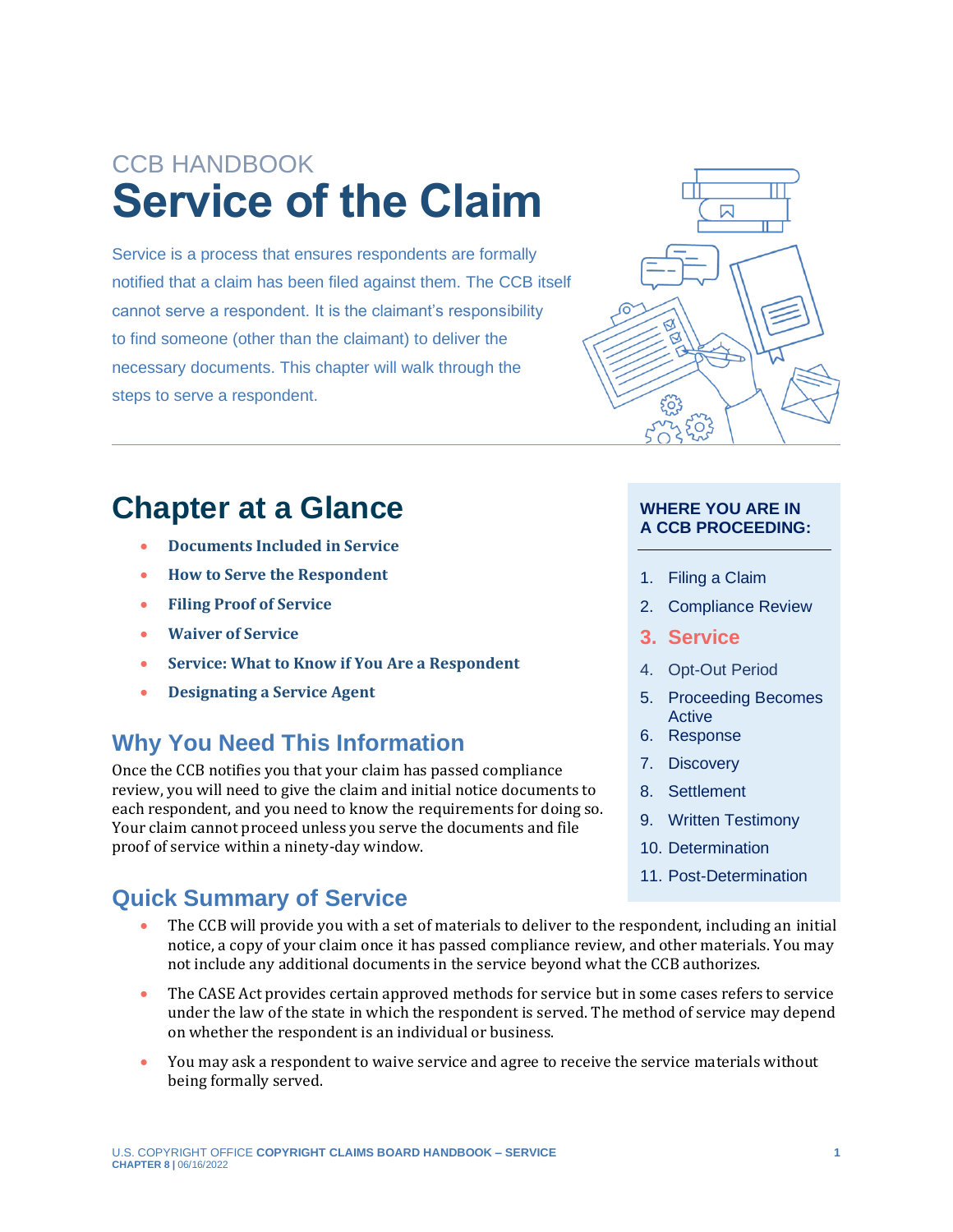- After you file proof of service or waiver of service, the CCB will send a second notice to the mail and email addresses of all respondents who have not opted out. The claimant must provide these addresses to the CCB.
- If you are a respondent who has been served with an initial notice from a claimant, you have **sixty days** to make an important decision: whether to participate in or to opt out of the proceeding.

### **How did you get here?**

After your claim passes compliance review, you have ninety days to file evidence that you have formally notified the respondent(s) of the claim. This is called the proof of service. A proof of service form is included in the set of materials that the CCB sends to you. You will not serve it on the respondent. Instead, you will fill out the form after you complete service and send it back to the CCB but you do not have to serve it on the respondent.

#### <span id="page-1-0"></span>**How do you serve a respondent?**

As a claimant, you may not serve the documents on the respondent yourself. Instead, after your claim is found compliant by the CCB, **you must have the claim, initial notice, and other materials described below served by someone who is not a party in the proceeding** and is over eighteen years of age. You have **ninety days** from the day you received the notice of compliance to both serve the respondent **and** file the proof of service with the CCB. How service is accomplished will depend on who the respondent is, where they are located, and whether they have a designated service agent. In some cases, service can be accomplished easily. In other cases, it may be more difficult, and it may be advisable to seek professional assistance. You may want to consider hiring a **[process server](#page-11-0)** who is located in the area where the respondent resides. Process servers should be familiar with the state laws and local practices concerning service of process.

<span id="page-1-2"></span>Alternatively, you can ask the respondent to waive service, which allows you to bypass some of the service requirements but requires the cooperation of the respondent. Waiver of service is discussed **[below](#page-8-0)**. However, if the respondent does not agree to waive service, you must have them formally served.

If the respondent is a corporation, partnership, or unincorporated association that has designated a service agent with the CCB, **you must serve that agent**, and you can serve the respondent by mail (or, in many cases, by email). These options and others are described below. If no service agent has been designated, service must be made by personal delivery to an officer or agent of the corporation or by other means authorized by the law of the state in which the corporation is served.

### **What Happens Next?**

After service has been completed, you have **seven days** from the date of service to upload the proof of service form to eCCB, but keep in mind that your upload of the proof of service form must be completed no later than ninety days after the CCB notifies you that your claim is compliant. If you use a process server, they should provide you with the proof of service form to file in eCCB. In any case, the proof of service must be signed by the person who served the respondent. Service starts the respondent's sixtyday **[opt-out period](#page-11-0)**.

### <span id="page-1-1"></span>**Are you a respondent?**

If you are a respondent, respondent-specific information is **[below](#page-7-0)**.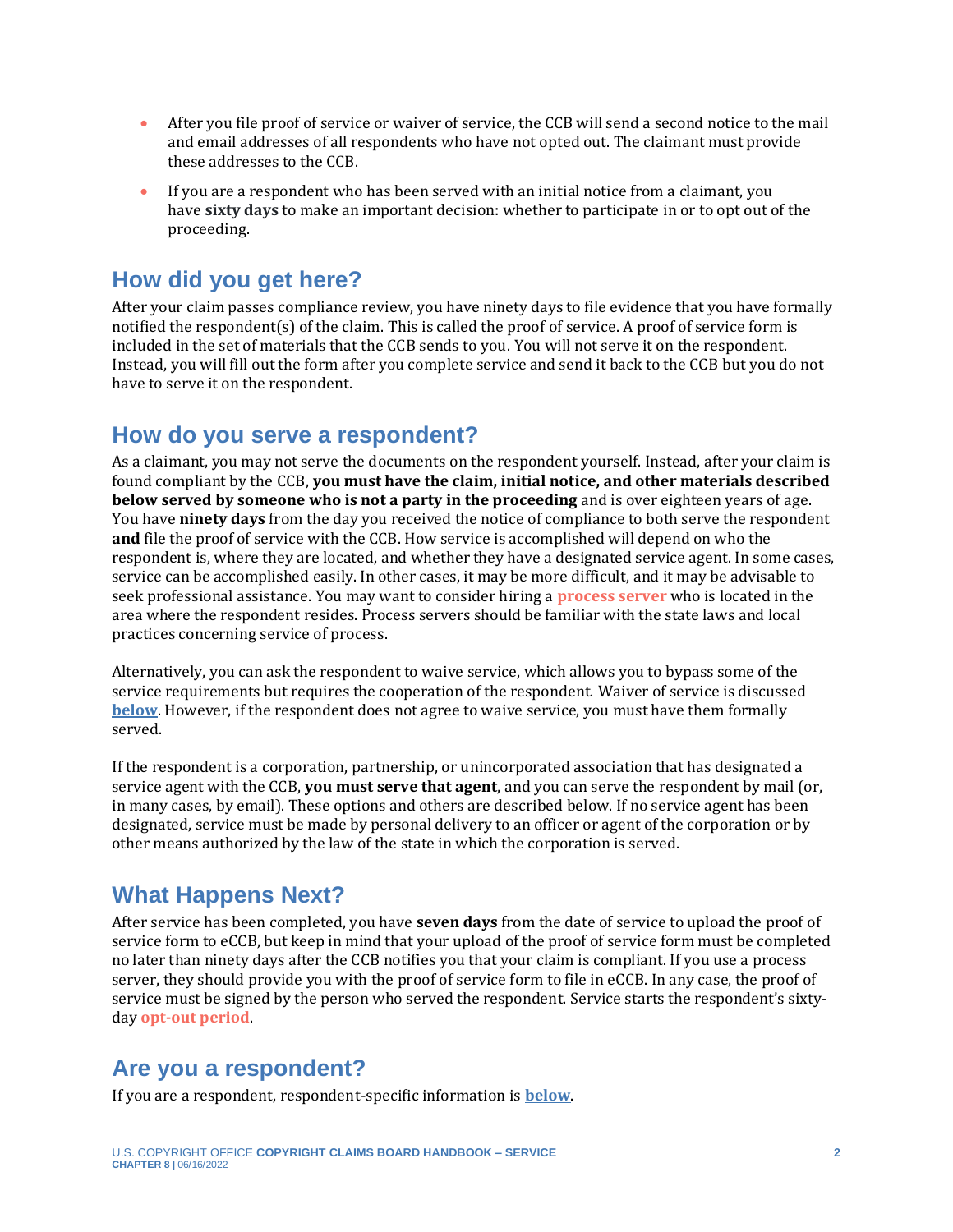## <span id="page-2-0"></span>**Documents Included in Service**

You will need to arrange for copies of the following documents to be served on the respondents:

- the initial notice.
- the approved claim, and
- the opt-out notification form.

*NOTE: You cannot include additional communication or materials (such as settlement demands, additional correspondence, or additional materials that describe the strength of your claim) when you serve these documents.* 

### **The Initial Notice**

The initial notice provides notice to the respondent that a CCB action has been filed and gives the respondent important information about the claimants, the claim, and the CCB itself. When the CCB creates the initial notice, it uses the information provided in your claim. The initial notice is addressed to the respondent and contains essential identifying information about the claim and the CCB, including:

- <span id="page-2-2"></span>• the parties' names and a **[docket number](#page-11-0)** assigned by the Board,
- the names and mailing addresses of all claimants,
- the type of claim or claims that you are asserting, and
- other information about the CCB and the proceeding.

### **The Approved Claim**

This is the claim that you submitted through eCCB and that the CCB found compliant. The claim details the facts you have described and the type of claims (infringement, noninfringement, or misrepresentation) you are asserting.

### **The Opt-Out Notification Form**

<span id="page-2-1"></span>This is the form that a respondent who decides to opt out of the CCB proceeding may use to opt out by mail. As described in the initial notice, a respondent may choose to opt out of the **[proceeding](https://ccb.gov/handbook/Opting-Out.pdf)**. The optout notification can be done either online or by filling out the paper opt-out notification form for opting out by mail.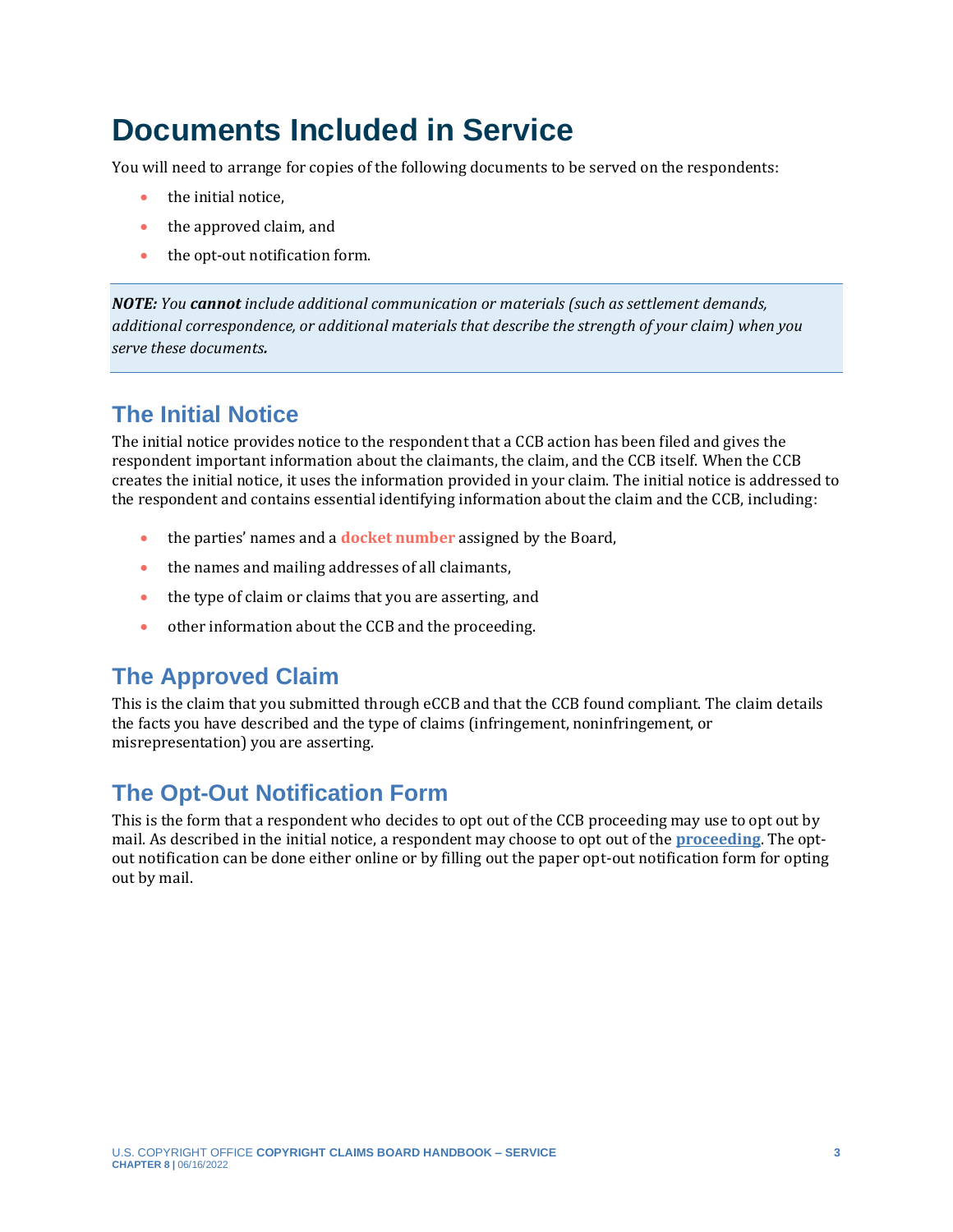## <span id="page-3-0"></span>**How to Serve the Respondent**

The rules regarding service differ depending on whether you are serving (1) an individual or (2) a corporation, partnership, or unincorporated association. The CASE Act provides rules on the ways you are allowed to serve a respondent, but it also gives you the option of following the service rules of the state in which service is made in most circumstances. Note that special rules apply to service on minors or persons who are incompetent; those rules depend on the law of the state in which service is made. However, certain rules apply no matter who is being served or how they are served:

- The person who makes service must not be a party to the proceeding. This means that if you are the claimant, you must arrange for somebody else to serve the respondent.
- The person who makes service must be over eighteen years old.
- Those rules apply even if you are serving the respondent by mail or email (in cases where service by mail or email is permitted, see below).

### **Completing Service on an Individual**

There are several options for serving an individual, other than a minor or incompetent person (discussed below). **As a claimant, you may not serve the documents. Instead, you must have the claim served by someone who is not a party in the proceeding and is over eighteen years of age.** If the respondent does not live near you, it may be easier (although at an expense) to hire a process server in the area where the respondent lives. If the respondent lives in your area, you may be able to get a friend or relative to do the service.

Federal law specifies a number of ways you can serve a respondent in a CCB proceeding, any of which will satisfy the requirements for service. They include:

- hand-delivering a copy to the respondent in person,
- leaving a copy at the respondent's residence with someone of suitable age and discretion who resides there, and
- delivering a copy to an agent designated by the respondent to receive service of process on their behalf.

In addition to the methods allowed by federal law, the state where the respondent resides will often have additional options for service. You may also serve an individual by complying with the rules for service of process in the state where service is made. Some states permit service by mail, but even in those states, the requirements may vary. For example, in some states you must use certified mail; in others, first class mail is permitted. And some states require that if you serve by mail, the service must be made by the clerk of the court, an option that will not be available to you. The Copyright Office is not in a position to advise you about the rules regarding service in each state. For more information on state laws governing service of process, you may wish to visit the website of the **[National Conference of](https://www.ncsl.org/research/civil-and-criminal-justice/civil-justice-service-of-process637480363.aspx#:~:text=Civil%20actions%20shall%20be%20commenced,of%20the%20Chief%20Court%20Administrator.)  [State Legislatures](https://www.ncsl.org/research/civil-and-criminal-justice/civil-justice-service-of-process637480363.aspx#:~:text=Civil%20actions%20shall%20be%20commenced,of%20the%20Chief%20Court%20Administrator.)**, which provides overviews of the laws of all fifty states regarding service. However, the Copyright Office cannot represent or warrant whether the information on that site is entirely accurate.

Keep in mind that, especially when serving an individual, you should consider mailing the respondent a request to waive service. If the respondent is willing to waive service, it will, in most cases, be much easier to get past this step in the process. However, if the respondent does not respond to your request within thirty days, you should take steps to formally serve the respondent. Also, if you plan on requesting a waiver of service, you should do it early because you still must serve the respondent and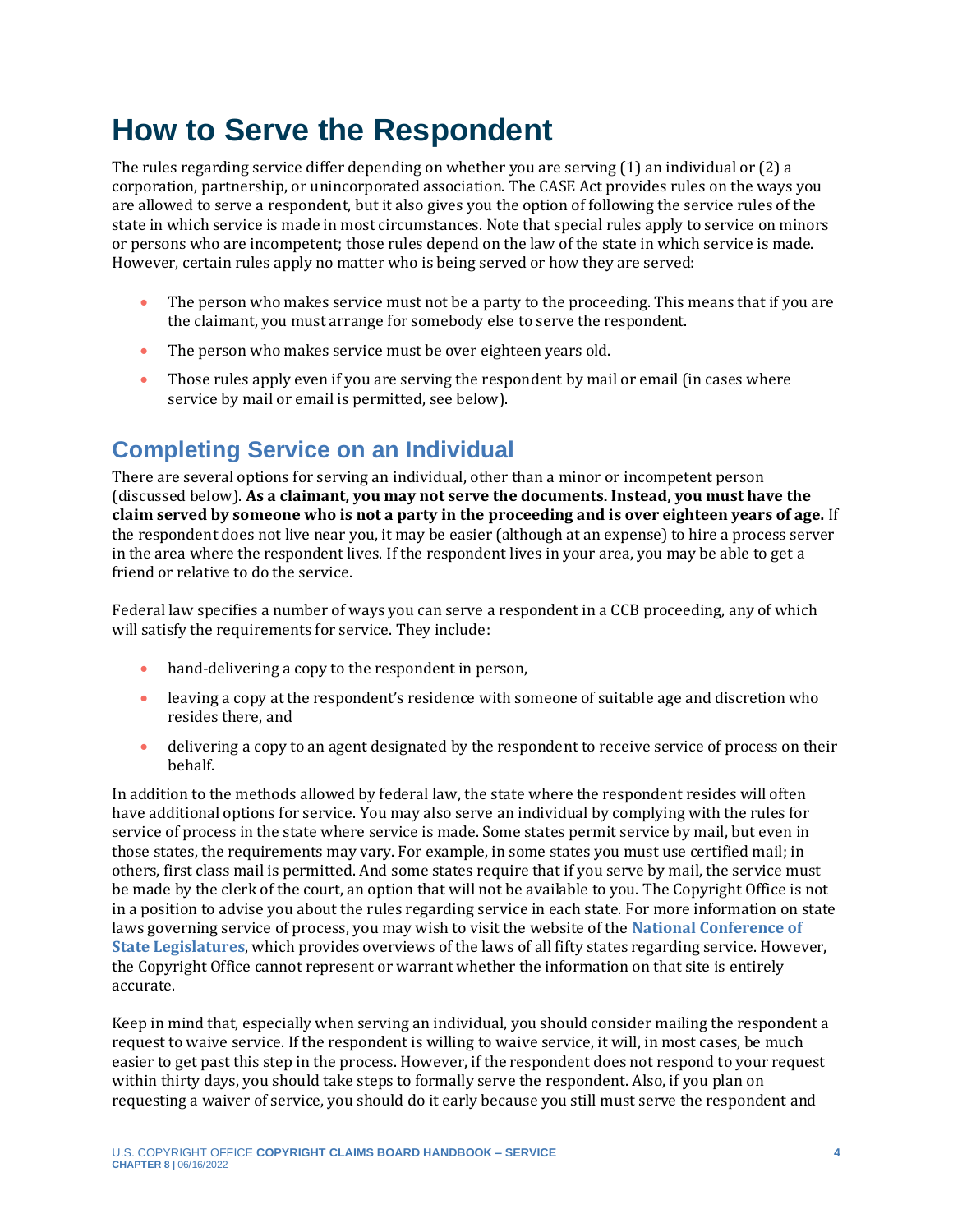file proof of service within ninety days of the CCB notifying you that your claim is compliant and can be served. For more on wavier of service, see the discussion **[below](#page-6-0)**.

*Example: Laura Langley, who lives in New York City, needs to serve Eric Kessler, who lives in Seattle. She hires John Thomas, a trained Seattle professional process server who serves documents in legal proceedings, to hand-deliver the claim to Eric. John visits Eric's workplace, hands the papers to Eric, and then completes the proof of service form and returns it to Laura. Laura must upload the proof of service form to eCCB within seven days of service (and within ninety days of when the CCB notified Laura that her claim was compliant).*

*Example: Cassandra Smyth asks her friend Jane Jones, who is over eighteen years old, to serve the required papers on Ralph Corbin, who lives across town. When Jane knocks on the door, it is answered by Gloria Corbin, who tells Jane that Ralph is not at home. Gloria, who is over eighteen years old, says that she is Ralph's wife and that she also lives in the home. Jane hands the papers to Gloria. Later that day, Jane completes the proof of service form and returns it to Cassandra. Cassandra must upload the proof of service form to eCCB within seven days of service (and within ninety days of when the CCB notified Cassandra that her claim was compliant).*

### **Special Case: Service on a Minor or Incompetent Person**

The CASE Act provides that if the respondent is a minor or is an incompetent individual, service must be made by complying with the law of the state in which service is made. In most states, a minor is a person under eighteen years old. However, there are some states in which a person under nineteen or a person under twenty-one is a minor. Federal law does not define who is to be considered an incompetent person, but in context it appears that the reference is to mental incompetency, and whether someone is an incompetent person may be determined under the law of the state in which the person resides. The Copyright Office is not in a position to advise you about the laws of the various states.

### **Completing Service on a Business**

Again, as a claimant, you cannot be the person who serves the respondent. Instead, you must have the claim served by someone who is not a party in the proceeding and is over eighteen years of age.

### **Designated Service Agents**

<span id="page-4-1"></span><span id="page-4-0"></span>There are several options for serving a **[business entity.](#page-11-0) If the respondent has listed [a designated](#page-11-0)  [service agent](#page-11-0) in the CCB [directory,](https://ccb.gov/designated-service-agent-directory/) you** *must* **serve that agent** using the listed contact information for the agent. This is the easiest way to serve a business entity, but you may use it only if the business has listed a service agent in the CCB's Designated Service Agent Directory.

All designated service agents must accept service at least by mail. When you serve by mail, the person who does the service can just place the required documents in an envelope with sufficient postage addressed to the service agent, and deposit it with the U.S. Postal Service. You should consider using a form of mail that provides proof that the mail was actually delivered. Note that even though service is being made by mail, as the claimant, you cannot be the person who mails the documents to the respondent. Instead, you must have the claim mailed by someone who is not a party in the proceeding and is over eighteen years of age, and that person must sign the proof of service form.

Business entities may also permit service on their service agent by email; the directory will indicate when a designated agent accepts email service. If you wish to serve such an agent by email, the person who does the service should attach the required documents to an email addressed to the service agent. The email should state that you are serving the agent in a CCB proceeding and identify the respondent.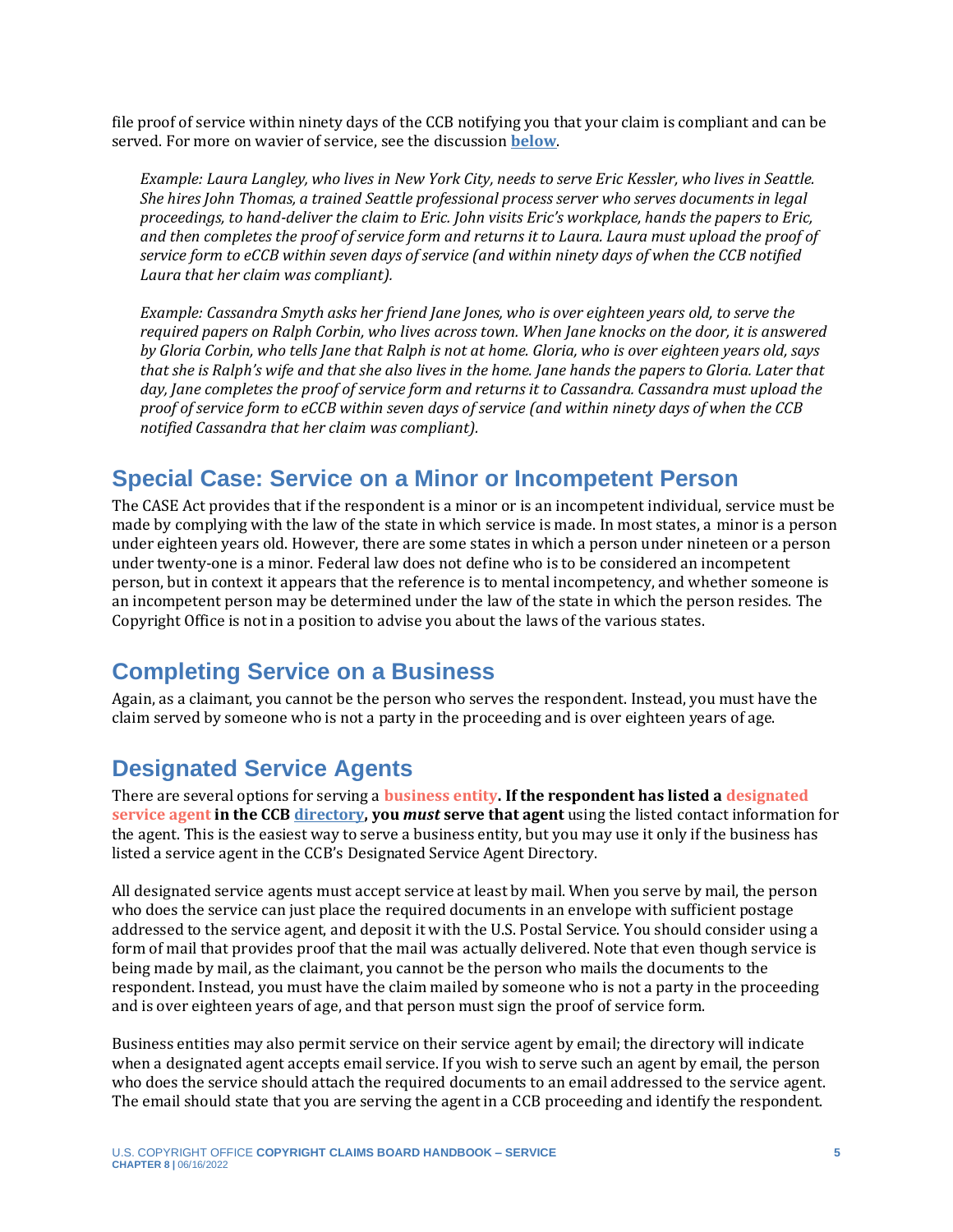*Example: It's time for Eve Flyer to have her claim served on Shadrach, Meshach, and Abednego, a partnership. Eve checks the CCB's Designated Service Agent Directory and sees that the firm has named Sydney Carton as its designated service agent and that service by email is acceptable. Eve directs Delilah, her coworker, to attach the initial notice, claim, and opt-out notification form to an email sent to Carton's email address and to state in the email that she is serving Carton, as service agent for Shadrach, Meshach, and Abednego, with the attached papers in a CCB proceeding filed by Eve. Delilah follows Eve's directions and then fills out a proof of service form. Eve must upload the proof of service form to eCCB within seven days of service (and within ninety days of when the CCB notified Eve that her claim was compliant).*

### **Other Forms of Service**

When a business entity has not listed a designated service agent with the CCB, you may serve a business entity by serving an officer, a managing or general agent, or any other agent authorized by the law of the state where service is made to receive service of process. Alternatively, you may serve the company by any means permitted under the law of the state where service is made. The Copyright Office is not in a position to advise you about the rules regarding service in each state. For more information on state laws governing service of process, you may wish to visit the **[National Conference of State](https://www.ncsl.org/research/civil-and-criminal-justice/civil-justice-service-of-process637480363.aspx#:~:text=Civil%20actions%20shall%20be%20commenced,of%20the%20Chief%20Court%20Administrator.)  [Legislatures](https://www.ncsl.org/research/civil-and-criminal-justice/civil-justice-service-of-process637480363.aspx#:~:text=Civil%20actions%20shall%20be%20commenced,of%20the%20Chief%20Court%20Administrator.)**, which provides overviews of the laws of all fifty states regarding service. However, the Copyright Office cannot represent or warrant whether the information on that site is entirely accurate.

As a general rule, corporations (and other business entities such as limited liability companies (LLCs), limited partnerships (LPs), or limited liability partnerships (LLPs)) are also required by state law to designate agents for service of process, and in many states, service may be made on the state's secretary of state. Even if such a business entity has not listed a service agent in the CCB's directory, it will have a designated agent under state law wherever it is licensed to do business, and you may serve that agent under state law. The agent for service of process under state law will not necessarily be the same person as an entity's agent listed in the CCB's Designated Service Agent Directory, and the Copyright Office cannot advise you on such state laws.

*Example: Stanley Moon is ready to serve Widgets, Inc. in his CCB proceeding. He knows that George Spiggot is the president of Widgets, Inc., and he hires Gabriel Angel, a process server, to deliver the papers personally to Spiggot at Widgets, Inc.'s headquarters. Gabriel walks into Widgets, Inc.'s offices, sees Spiggot at the receptionist's desk, and hands the papers to him. Gabriel then fills out a proof of service form. Stanley must upload the proof of service form to eCCB within seven days of service (and within ninety days of when the CCB notified Stanley that his claim was compliant).*

<span id="page-5-0"></span>*Example: Napoleon Sarony has filed an infringement claim in the CCB against Burrow-Giles Lithographic Co., and he has been informed by the CCB that his claim has passed compliance review. After checking the CCB's Designated Service Agent Directory and finding no entry for Burrow-Giles Lithographic Co., he checks the with the New York secretary of state's corporation and business entity database and sees that Samuel Blatchford is the company's registered agent. Sarony asks his friend, Oscar Wilde, to serve Blatchford as agent for the company. Wilde goes to Blatchford's office at 232 Broadway in New York City and hands the papers to Blatchford. Later that day, he fills out a proof of service form. Sarony must upload the proof of service form to eCCB within seven days of service (and within ninety days of when the CCB notified Napoleon that his claim was compliant).*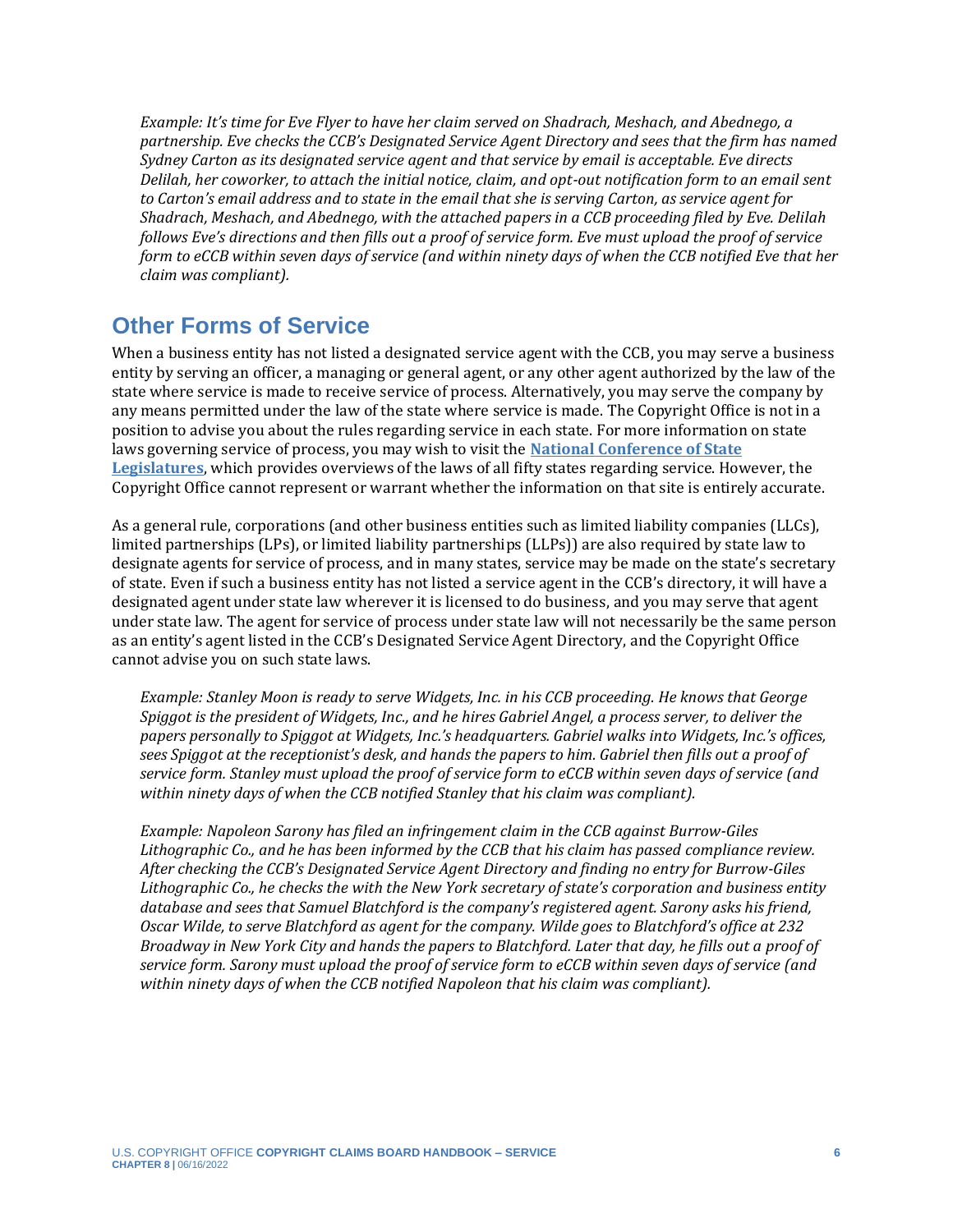## **Filing Proof of Service**

No matter the service method, the individual completing service must complete a proof of service form. You then must file the form with the CCB. There are two important dates to keep in mind when uploading your proof of service form to eCCB. You must upload the signed and completed form on the earlier of the following two dates:

- *Seven days* from the date of service. So, if service was made on a Monday, the completed proof of service form must be uploaded no later than the following Monday. If the date of service was a weekend day or federal holiday, you should start the seven-day calculation from the next federal business day. If the expiration of the seven-day period is a weekend day **[or federal holiday](https://www.opm.gov/policy-data-oversight/pay-leave/federal-holidays/)**, the expiration of the seven-day period will be the next federal business day.
- *Ninety days* from the date you received the notification from the CCB that you should proceed with service because your claim passed compliance review. Similar to the above, if the time period starts or ends on a weekend or federal holiday, use the next federal business day.

Note that you need to meet both deadlines. So, if you served the respondent two days before the second (ninety-day) deadline expires, you cannot wait seven days to upload the proof of service form. You would have to upload it no later than two days after service in order to meet the ninety-day deadline.

Therefore, if service occurs in the last week of your ninety-day window, you will need to file your proof of service form as soon as possible before the ninety-day window ends.

## <span id="page-6-0"></span>**Waiver of Service**

Unless the respondent is a business that has designated a service agent with the CCB, the least expensive way to deal with service will usually be to ask the respondent to waive service. However, the respondent is not required to agree to your request, so you should be prepared to proceed with formal service in the event that the respondent does not agree.

Waiving service means that the respondent agrees to receive the claim without being served according to the formal rules for service of process. In most cases, when a respondent is willing to waive service, you will be able to avoid much of the expense and effort involved in serving the respondent. Keep in mind that requesting a respondent to waive service does not extend your ninety-day window for filing your proof of service on the respondent. **You should ask for a waiver of service soon after receiving notice that your claim is compliant, and if a respondent does not waive service within thirty days or if your time to serve them is getting close to expiring, you should proceed with service.**

Waiving formal service does not mean that the respondent is waiving the right to opt out of the proceeding. A respondent may choose to waive service because they do not feel the need to make you serve them formally or, if they do not opt out, waiving service gives the respondent an extra thirty days to respond to a claim after the proceeding has become active.

If you want to request waiver of service, you will need to send the respondent the following items by first class mail:

- **The initial notice.**
- **The approved claim.**
- **The opt-out notification form.**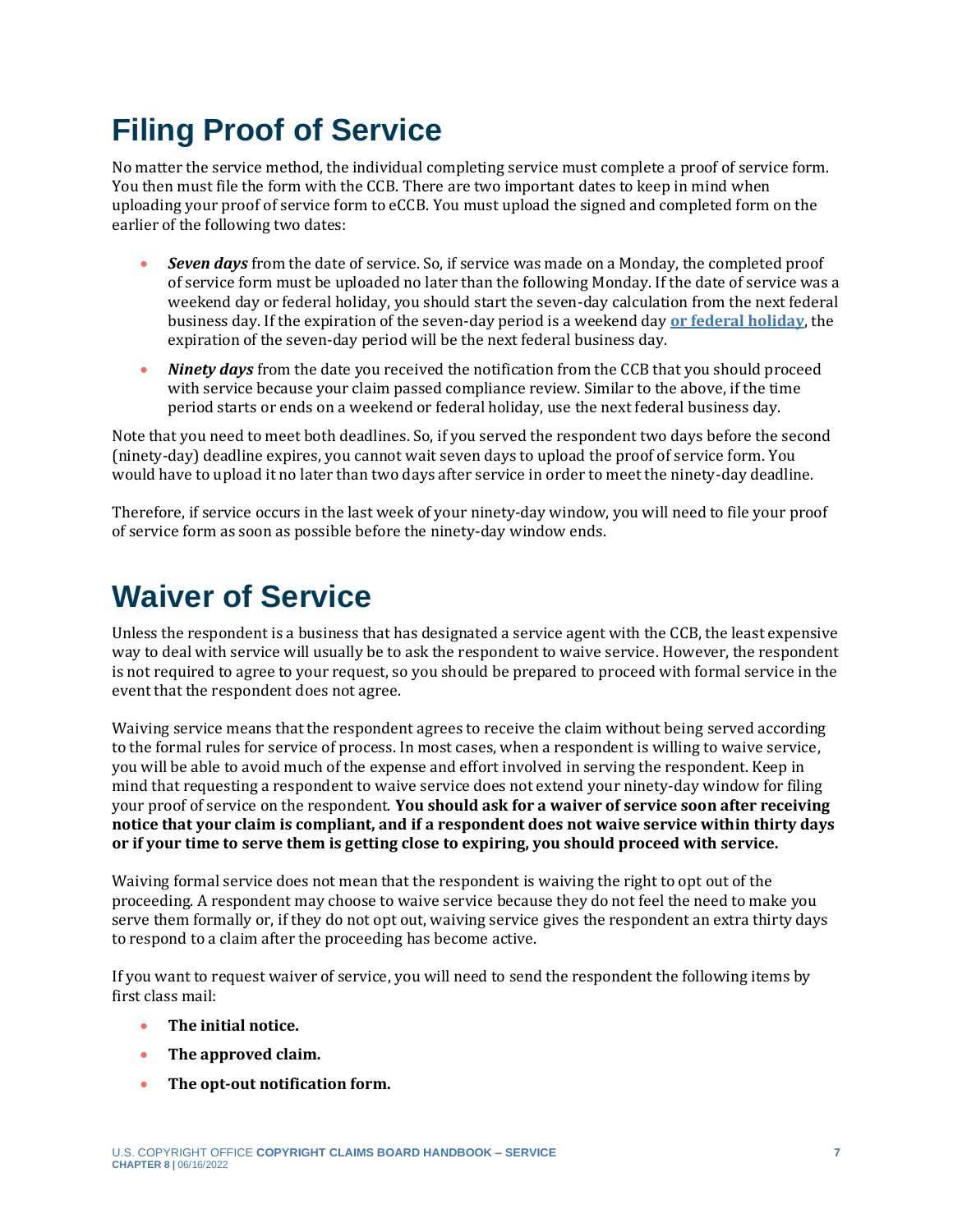- **Request to waive service of notice and waiver of personal service form.** You must use the request and the waiver form, which the CCB will send to you along with the documents to serve when it advises you that your claim has passed compliance review and instructs you to proceed with service of the documents. If you choose to serve the respondent rather than request a waiver of service, do not include this with the materials that you serve. The request gives the respondent important information about the waiver process and describes the effect of agreeing or declining to waive service. Fill in all of the required information in the form. If you would like to give the respondent the option to return the form to you by email, you should include your email address in the request.
- **Return postage.** You must also include an envelope, with postage prepaid and addressed to yourself (or your lawyer or authorized representative), in which the respondent can return the waiver form.

**NOTE**: Because sending the request for a waiver is not formal service, you may send the request for waiver materials yourself as opposed to having someone not a party to the proceeding do it for you.

The respondent has thirty days to waive service. If the respondent agrees, the respondent should fill in the waiver form, sign it, and mail it back to you in the envelope you provided (or, if you included your email address in the request and the respondent prefers, the respondent may send it back to you as an email attachment).

If you receive the signed waiver of service from the respondent, you must upload it to eCCB within the earlier of the following two dates:

- *Seven days* from the day you received it from the respondent.
- *Ninety days* from the day you received the notification from the CCB that you should proceed with service because your claim passed compliance review.

## <span id="page-7-0"></span>**Service: What to Know if You Are a Respondent**

If you have been served with an initial notice (along with the claim and opt-out form) from a claimant notifying you that you are a respondent in a CCB proceeding, this means that a claimant has filed a copyright-related dispute against you and has chosen to bring their claim before the CCB instead of federal court. The CCB is a cost-effective and streamlined alternative to federal court. You can opt out of a CCB proceeding within **sixty days** of being served, but then the claimant can decide to bring the same claims (and any other claims they have) against you in federal court. To learn more about the considerations related to a proceeding before the CCB or opting out, see the **[Opt Out chapter](https://ccb.gov/handbook/Opting-Out.pdf)**.

In addition to the notification you receive from the claimant, the CCB will send you a separate notification within the sixty-day window if you have not yet opted out. The purpose of this second notice is to make sure you have received a copy of the claim, notification of the **opt-out period**, and other important information.

### **Documents Included in Service**

The claimant is required to provide you with several key documents: **[the initial notice, the claim that](#page-2-0)  [the CCB approved for service, and the opt-out form](#page-2-0)**. Note that CCB approval for service does not mean the CCB has formed any opinion regarding the claim. If the claimant asks you to **[waive service](#page-6-0)**, they will also provide a waiver of personal service form and return postage. **Claimants cannot add any additional communication** *whatsoever* **to these three documents. That means they cannot include**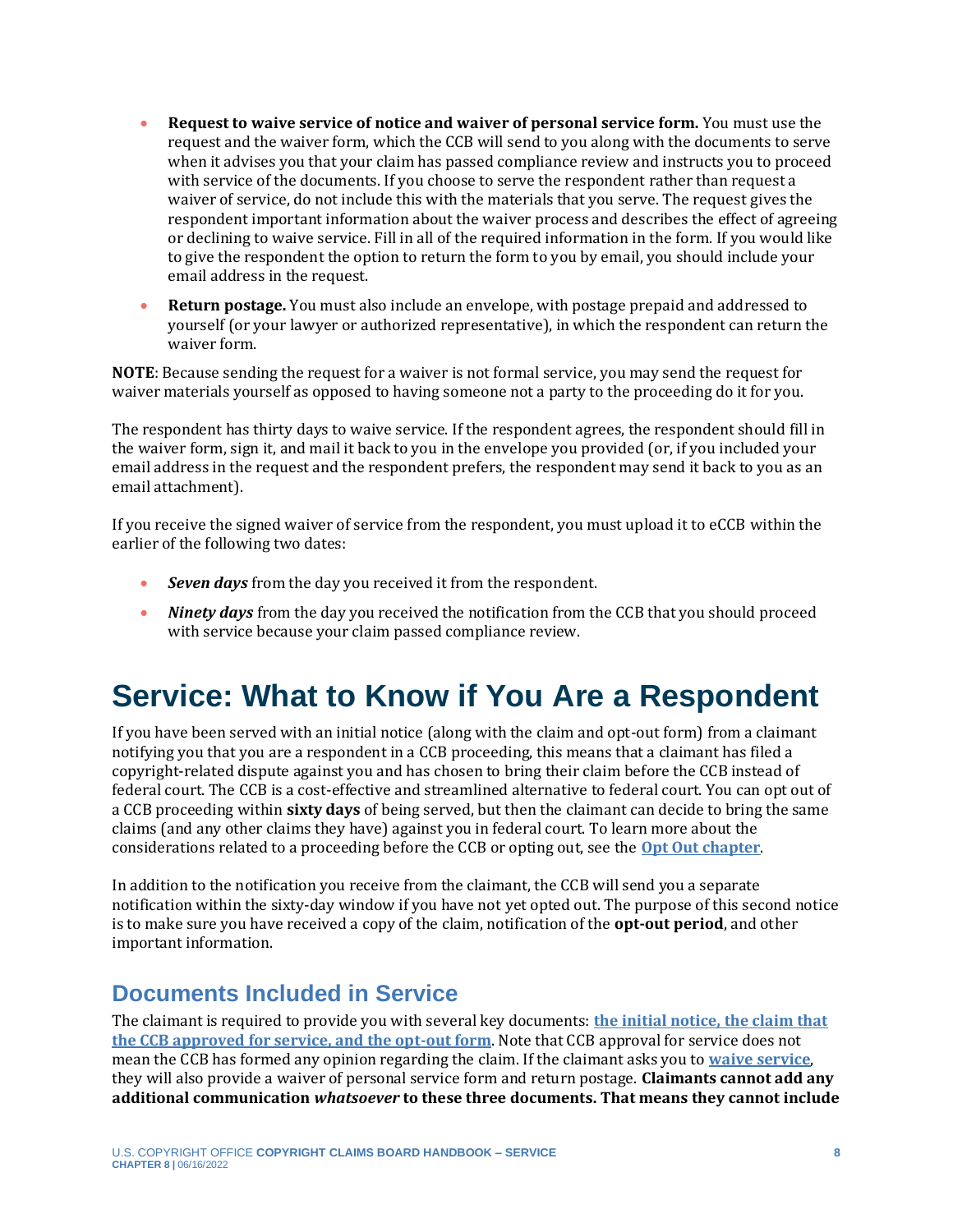**things like settlement demands, additional correspondence, or additional materials that describe the strength of their claim to this list when service is carried out.** If a claimant wishes to send you any of those things, they must do so separately.

### <span id="page-8-0"></span>**Waiver of Service**

The claimant may ask you to waive service. Waiving service means that you agree to receive the claim without being served according to formal rules described **[earlier in this chapter](#page-1-0)**.

- **Waiving formal service does not mean that you have waived your right to opt out of the proceeding.**
- You may choose to waive service because you don't feel the need to require the claimant to go through formal service or because doing so gives you an extra **thirty days** to respond to a claim after the proceeding has become active.

### **Completing and Filing Waiver of Service**

You may agree to waiver of service by returning the **signed** waiver form in the postage-prepaid envelope to the claimant by mail (you may also return it as an attachment to an email if the request for a waiver includes the claimant's email address). **You have thirty days from the date the request was sent to return the waiver form.** 

When completing the form, you will need to sign and acknowledge that you:

- are waiving the formal service requirements,
- understand that you may opt out of the proceeding within sixty days of receiving the request (just as if you received formal service), and
- are providing the required contact information, including your name, mailing address, and the name and mailing address of your lawyer or authorized representative, if applicable.

### **If You Decline to Waive Service**

You are not obligated to waive service. If you refuse or do not reply to the claimant's request to waive service, the claimant must serve the claim, initial notice, and opt-out notification form by the formal process described earlier in this chapter. You should, however, respond to the claimant and let them know you will not be waiving service.

### **Effective Service**

For an explanation of the rules governing service, see "**[How to Serve the Respondent](#page-3-0)**."

### **Now That You've Been Served**

After you are served with the claim, or agree to waive service, you have sixty days to make an important decision: whether to participate in or to opt out of the proceeding. To learn more about the considerations related to a proceeding before the CCB or opting out (after which the claimant can then sue you on the same claims and any others they have in federal court), see the **[Opt Out chapter](https://ccb.gov/handbook/Opting-Out.pdf)**.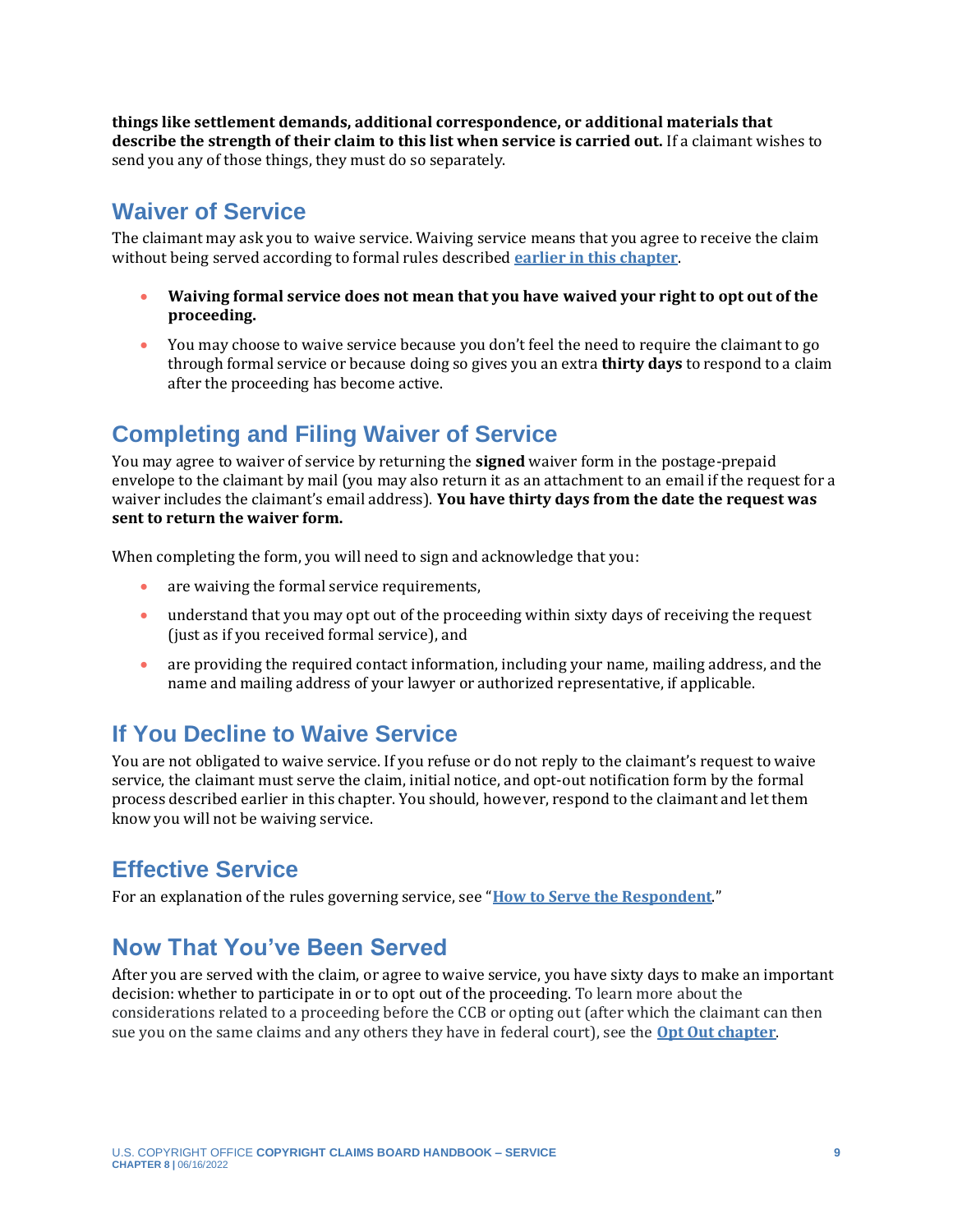## <span id="page-9-0"></span>**Designating a Service Agent**

Entities who wish to designate, or assign, a service agent to receive CCB claims must use **[the online](https://ccb.gov/designated-service-agent-directory/)  [form](https://ccb.gov/designated-service-agent-directory/)** through the Designated Service Agent Directory. For additional information about the Designated Service Agent Directory, please see the **[tutorial](https://ccb.gov/designated-service-agent-directory/images/dsad-written-testing-directions.pdf)** on our website. When a business designates a service agent, all CCB initial notices and claims in proceedings will be served through that agent.

### **Eligible Entities for Designating a Service Agent**

Corporations, partnerships, or unincorporated associations can submit a designation entry via the CCB's Designated Service Agent Directory.

To complete the designation entry, the person submitting the listing needs to certify, under penalty of perjury, that the submitter is authorized by law to make the designation on behalf of the entities and affiliated entities listed.

### **Trade Names and Affiliated Entities**

When designating a service agent, eligible entities can provide up to fifty trade names or affiliated entities per entry that will be included and searchable on the Designated Service Agent Database.

- A **trade name** is an alternate business name or "doing business as" (d.b.a.) used by companies that do not operate or solely operate under their registered company name.
- An **affiliated entity** is a separate legal entity that is under the same direct or indirect common control. Affiliated entities are sometimes called parent or subsidiary companies.

To be included as part of a single designation entry, affiliated entities must have their principal place of business in the same state. To be included as part of a single designation entry, corporations must also have the same state of incorporation. Lastly, the names and contact information of the designated service agent and of the submitter for each affiliated entity and trade name must each be the same.

### **Content of Designated Service Agent Entry**

The Designated Service Agent Database entry requires certain identifying information, including:

- the legal name, business address, email address, and telephone number of the entity;
- the state of the entity's principal place of business;
- for corporations, the state or territory of incorporation;
- the name, address, email address, and telephone number of the designated service agent;
- the submitter's name, email address, and telephone number; and
- the method of service the corporation, partnership, or unincorporated has chosen.

**NOTE:** The email address and telephone number of the business entity itself (as opposed to that of the agent) will not be made publicly available on the Designated Service Agent Database and will only be used by CCB staff.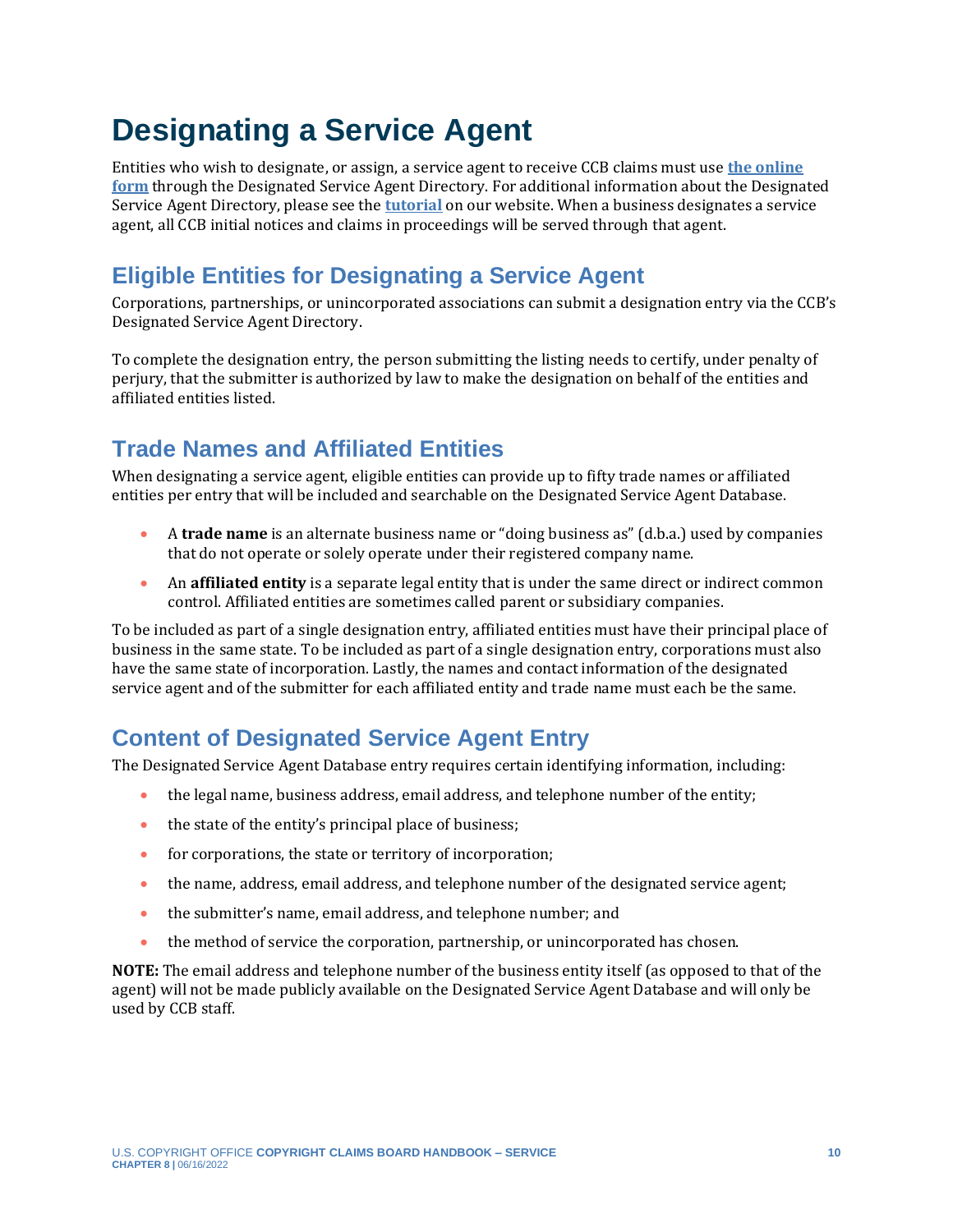### **Designation of Service Method**

The Designated Service Agent Database entry requires the entity to indicate whether it accepts service only by mail or also by email. Each entity must accept service by mail and may voluntarily accept service by email, as email service may be more convenient.

If the entity indicates that it has agreed to accept service by email, the directory will provide the email address of the agent.

### **Examination of Entry By CCB**

The CCB will examine the proposed Designated Service Agent Directory entry to determine whether the legal and formal requirements for designating a service agent have been met, including those set forth in the CASE Act and the CCB's regulations.

As a general rule, the CCB will accept the facts stated in a Designated Service Agent Directory entry unless they are contradicted by information provided elsewhere in the entry materials or in the Copyright Office's records or unless, on the face of the entry, some of the information appears to be inaccurate. The CCB will not knowingly issue multiple listings for the same entity because this would confuse the public record.

The CCB will communicate with the submitter if it finds

- a submitted entity does not qualify for the Designated Service Agent Directory,
- a submitted entry contains information that needs to be corrected, or
- there is reason to believe the submitter was not authorized to make the designation on behalf of the entity.

If the CCB determines it cannot add the service agent record to the directory, it will notify the submitter and explain the reasons for its determination. The submitter will have ten calendar days to respond to the issue that the CCB has identified. If the submitter responds and corrects the issue, the CCB will amend the entry and add it to the directory. If the submitter does not respond, or if, after reviewing the response, the CCB determines that the submission does not qualify for the Designated Service Agent Directory, the entry shall not be added to the directory.

### **Amendments and Removal from Database**

Eligible entities must maintain current information in the directory by submitting amendments when their information changes. **Information in the directory will be assumed to be correct. If a claimant serves a claim on a service agent listed for a respondent in the directory, service may be considered valid even if the agent information was incorrect because it was not updated by the respondent.**

If the CCB determines a designated service agent designation already included in the directory no longer qualifies for inclusion in the database, the CCB will notify the submitter and allow the submitter to respond within ten calendar days. If the entity does not respond, or if, after reviewing the response, the CCB determines that the submission no longer qualifies for the Designated Service Agent Directory, the entity shall be removed from the directory.